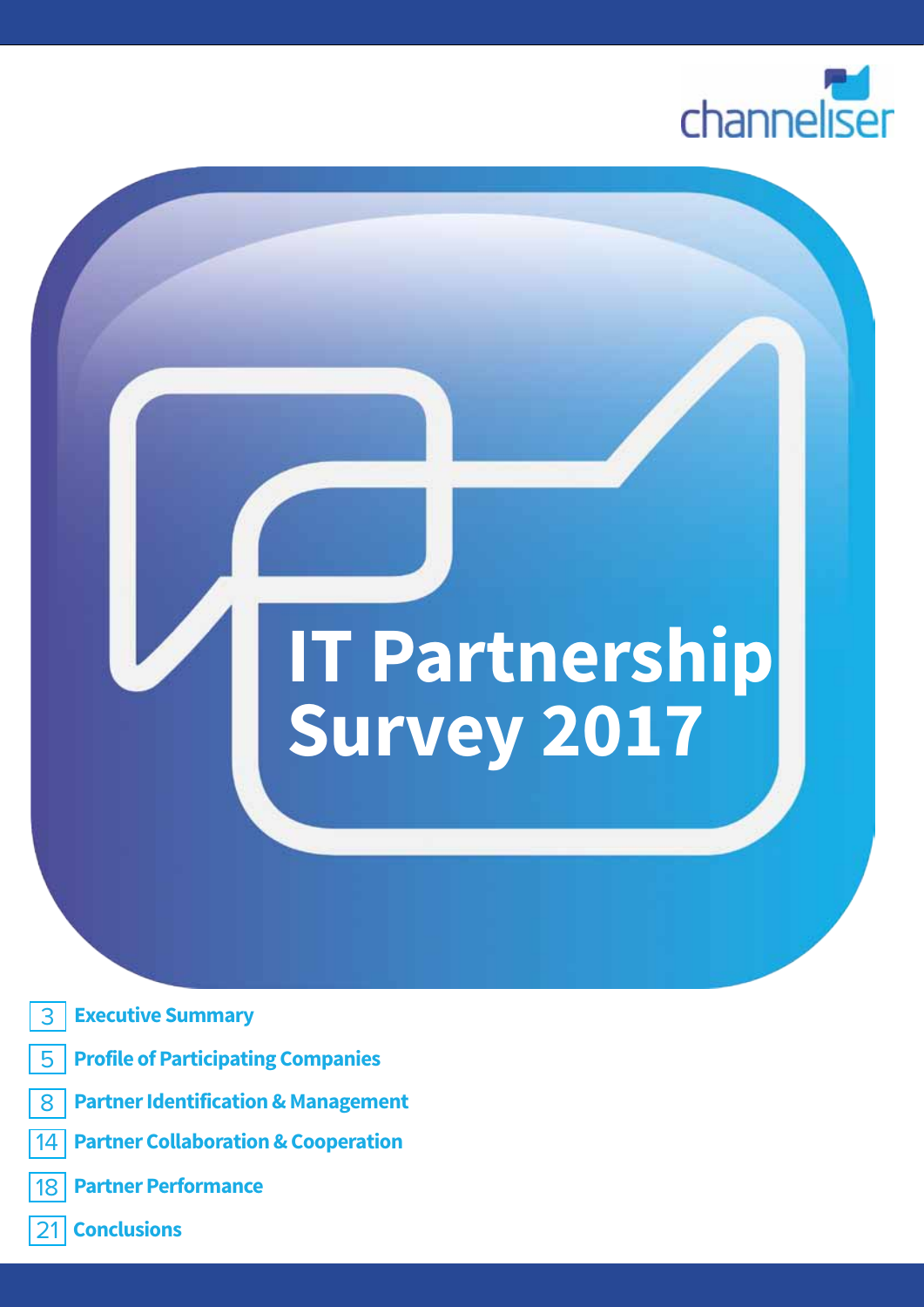### **Foreword**

Today, John Donne's famous quote 'no man is an island' could easily be re-phrased as 'no company is an island'. Very few can thrive by themselves. Finding the right partners and working with them effectively is essential for business success.

This is as true for the IT sector as any other industry. Yet, partnering remains a challenge for the hardware and software vendor communities as well as resellers, ISVs, VARs and distributors. It is difficult to identify potential companies to work with and to fully collaborate with them to maximise the relationship once in place.

As marketplaces become increasingly global and product lifecycles shrink, all IT companies need the agility and flexibility to continually refine their existing partner communities and create brand new partner networks to meet emerging business opportunities. This situation drives an increasing focus on partnering activities within the IT industry. When asked, most senior executives understand the importance of partnering but few IT organisations feel they partner in the most effective way.

Part of the issue has been the internal focus of traditional business operations; IT companies, (especially in the reseller and distributor communities), have been more concerned about competition than they have about cooperation.

In our new world where collaboration and social business is essential, partnering will increasingly benefit from external structures – such as independent, online portals – where all companies within the IT industry can come together to securely engage with each other.

**Anne Lambton Co-Founder Channeliser**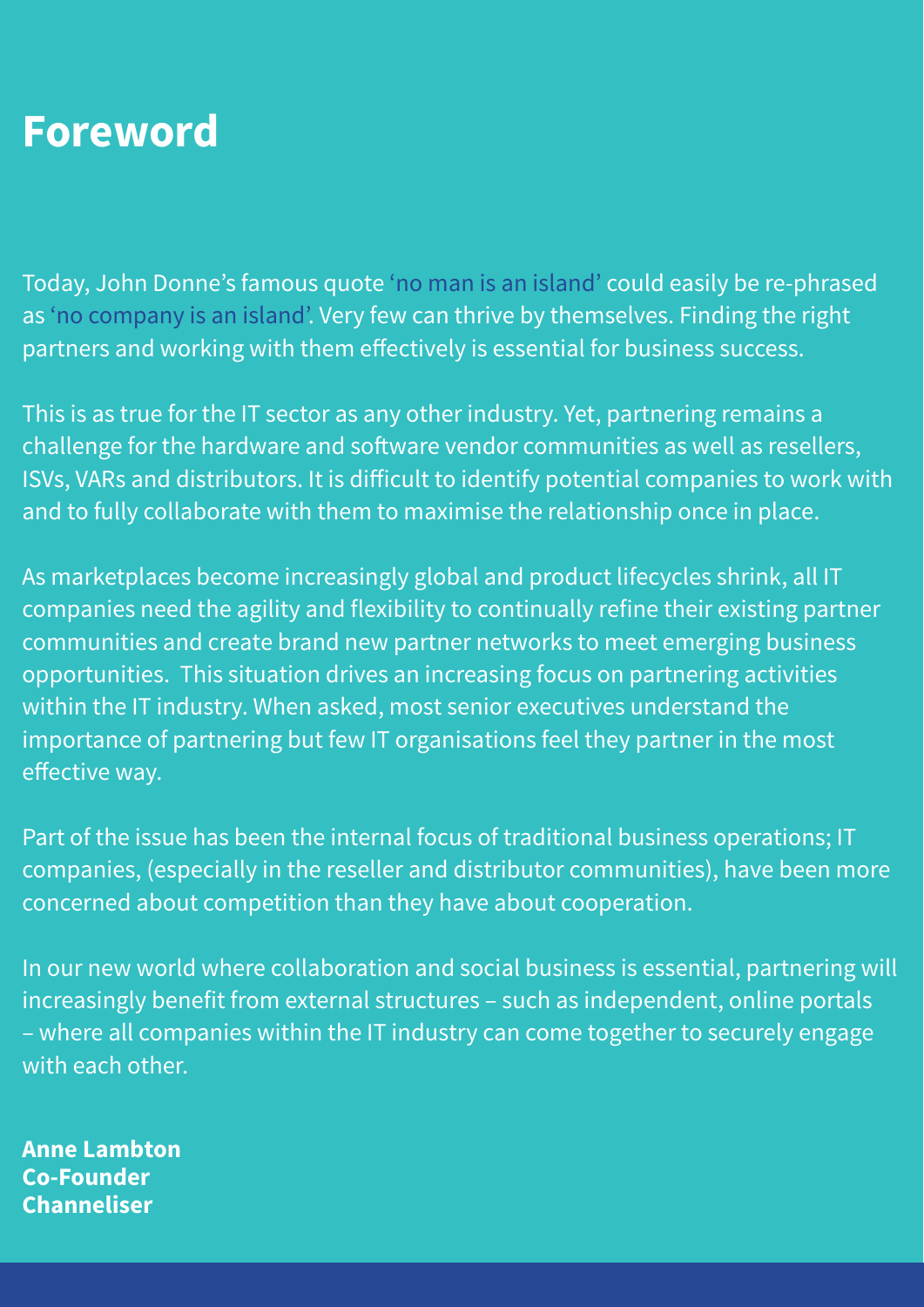### **Executive Summary**

**During November and December 2016, Channeliser conducted a research survey of the current state of partnering with the IT industry. The goal of the survey was gain insight into the latest trends and perceived business value associated with partnering.**

Respondents from over 250 IT companies worldwide completed the questionnaire and the following are some of the key findings from their responses:

#### **Demand for partnering is growing rapidly**

• Almost all IT companies are actively looking for new partners with 85% of respondents expecting to find new partners within the next two years. In fact, 60% of respondents will be looking for new partners in the next six months.

• Of the IT resellers and service providers surveyed, over 80% stated customer engagements increasingly require them to find new products and partners.

#### **Current partnering recruitment approaches will struggle to cope**

• As the need to identify and engage with new partners grows, all IT companies continue to take an internal focus to recruitment with over 70% of both ISVs and resellers relying on their own business network as the primary source of identifying potential new partners.

• External resources, such as online portals, are only used by around 25% of respondents. The limitations of this approach are clear when entering solution areas, markets or geographies where the company does not already have a presence or a network of contacts.

#### **Trust is the most important part of any partner relationship**

Trust is perceived as, by far, the most important factor in a good partner relationship. Almost two thirds of respondents felt that trust was the most important part of partner-to-partner collaboration – dwarfing complementary technology (27%) in second place and cultural fit (16%) in third.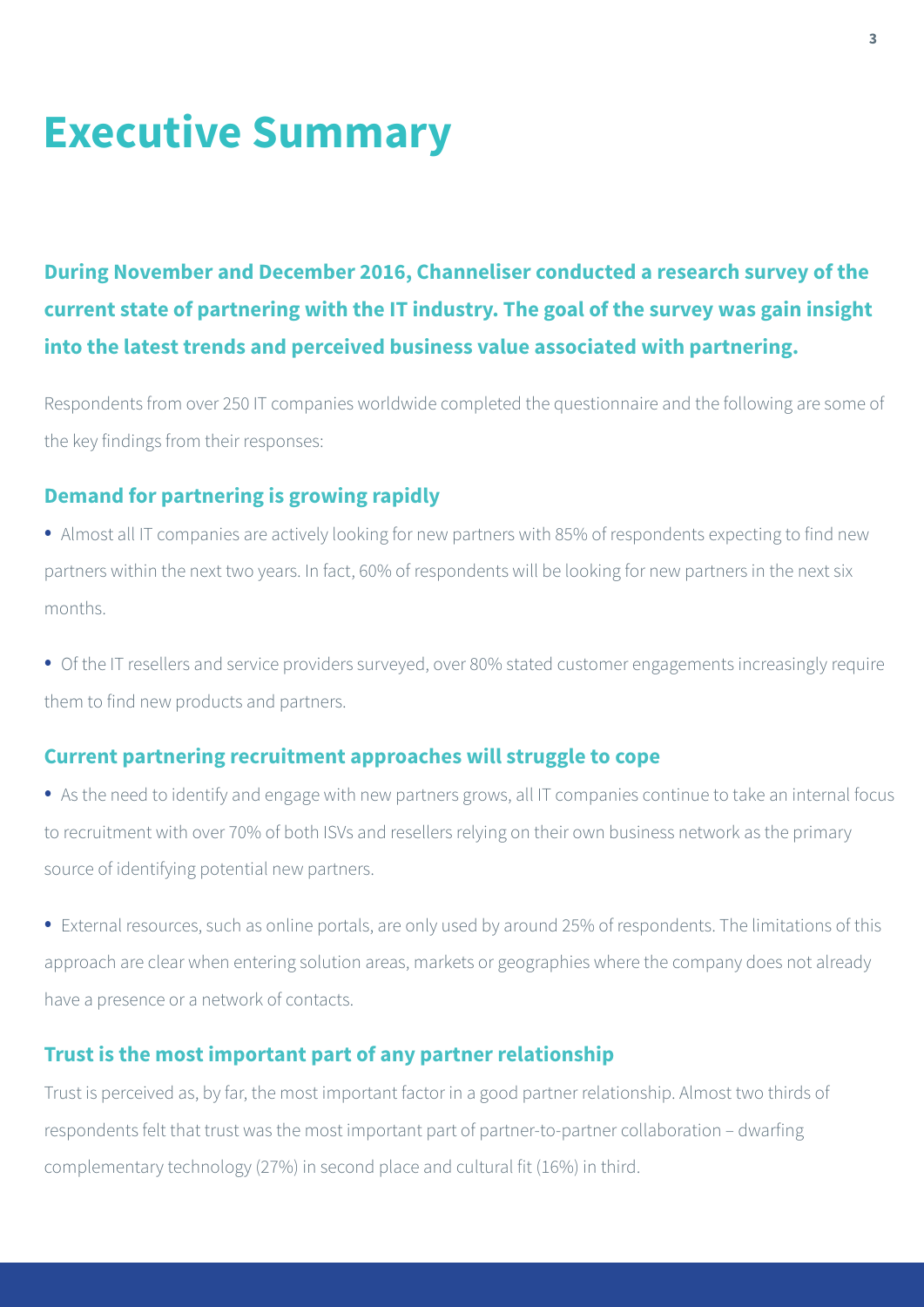#### **IT companies are getting better at collaboration**

Although competition remains a concern, responses to the survey suggest that IT companies are becoming more comfortable with collaborating. When asked, over 60% of IT companies felt their partners were good at collaborating with each other. Resellers were also able to work well together with almost 63% saying their partnering experiences were positive. Tellingly, not one company surveyed stated they had an extremely poor experience of collaboration with partners.

#### **IT partners perform well technically…**

The survey showed that around 60% of respondents were happy with the technical delivery they received from 40% or more of their partners. However, not all respondents were so impressed. Nearly one in five felt that less than 10% delivered what was expected in terms of technical implementation. While 15% felt that less than 10% of partners provided acceptable technical support.

#### **…but there's room for improvement on business goals**

The picture was less promising when the survey looked at how well their partners were meeting more business focused objectives for the respondents. Over 81% of respondents thought that less than 50% of their partners provided adequate marketing support – with almost 30% putting the figure under 10%. More importantly, only 21% of respondents felt that over 50% of their business partners were achieving the expected revenue targets.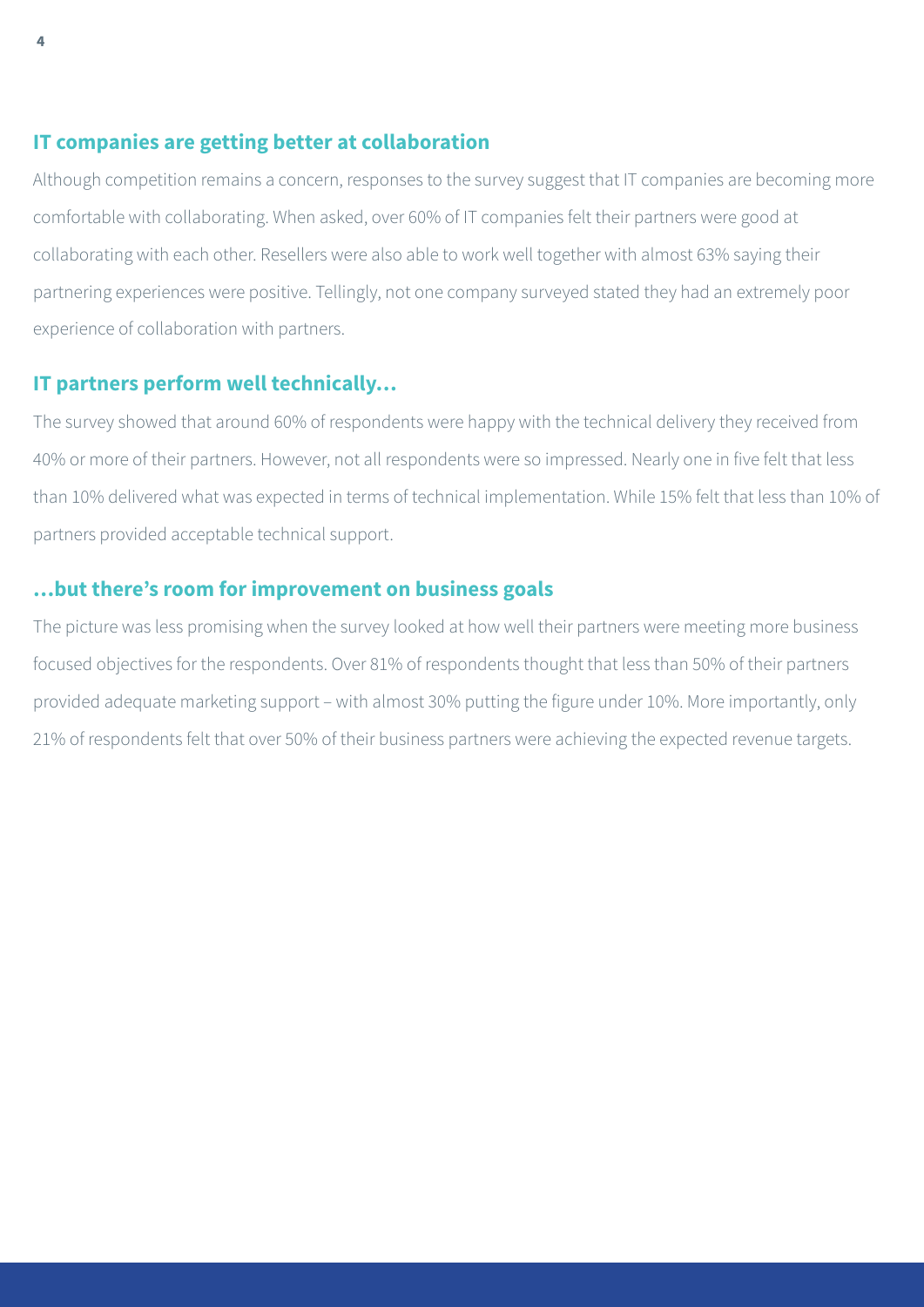# **Profile of Participating Companies**

### **Respondents from over 250 companies completed an online questionnaire and the following shows some general information about the participating companies.**

#### **Business Operations**

Most respondents operate in either Europe or North America but in addition, a significant proportion of respondents had worldwide operations (21%) or were active within the Asian markets (20%). The wide geographical spread allowed the survey to gain an insight to the global nature of trends within IT partnering.



#### Figure 1: In which territories does your business operate?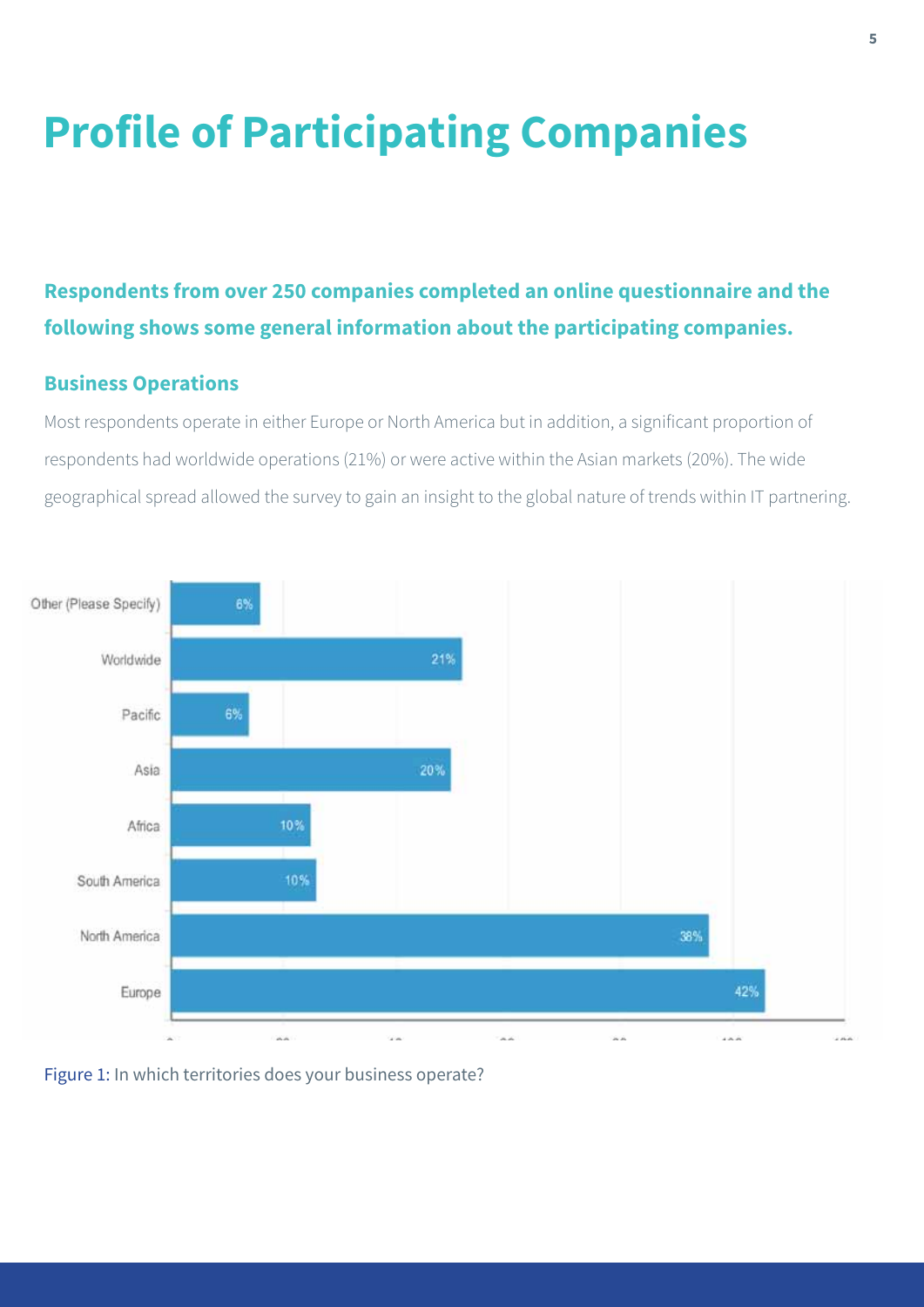#### **Company Size**

The survey reached respondents from a wide range of company sizes. Mirroring the industry as a whole, the majority of respondents worked for small to medium sized organisations of under 250 employees. However, over 10% of respondents worked for large organisations with over 2500, providing insight into the range of experiences across company size.



Figure 2: How many employees are there within your business?

#### **Business Activity**

The survey looked at the different issues and challenges for two main sectors of the IT industry: software and hardware vendors as well as the reseller, VAR and service provider communities. In total, the vendor community represented just over 20% of respondents with resellers and service providers representing over 70% of surveys completed.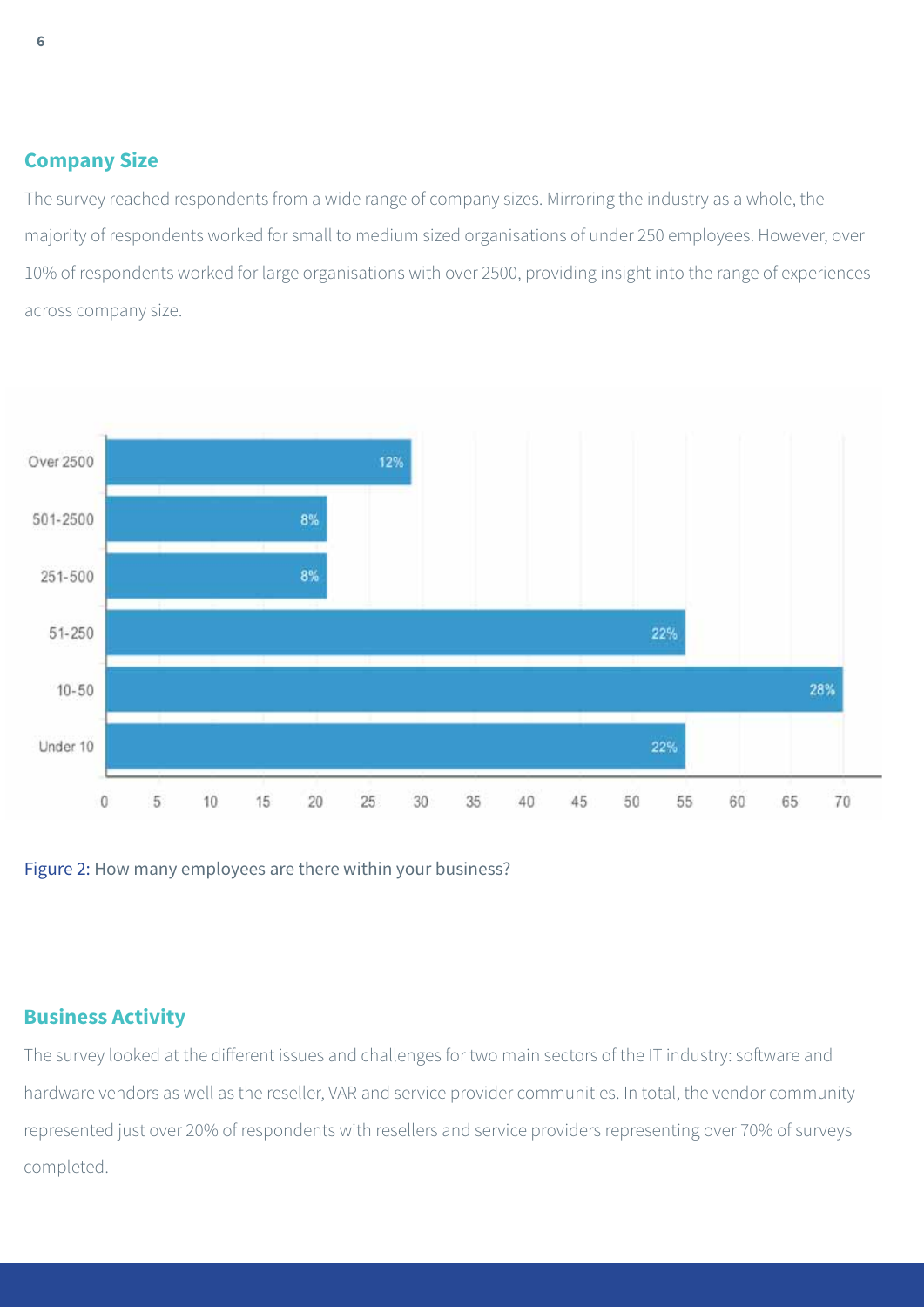

Figure 3: What is your primary type of business activity?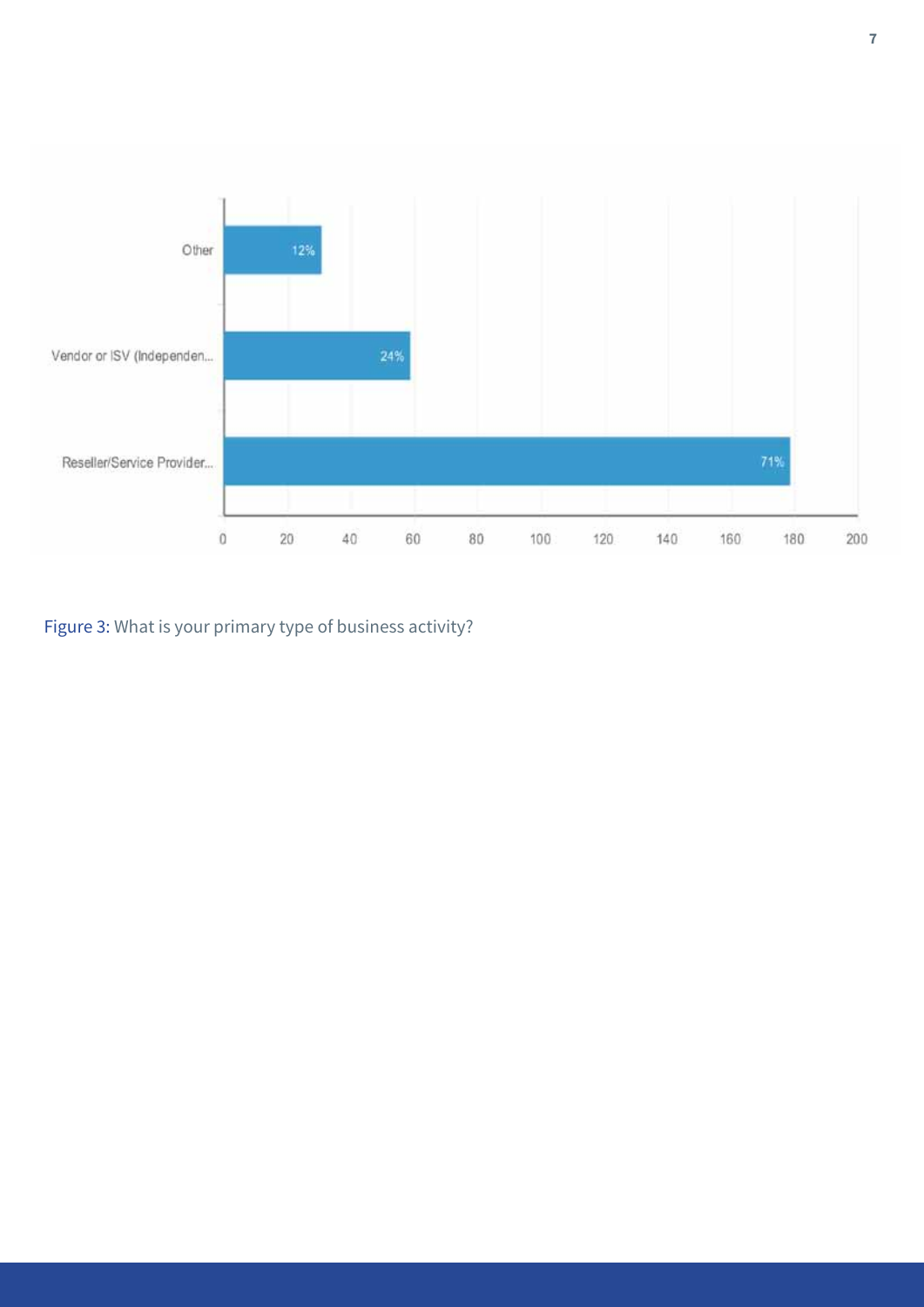### **Partner Identification and Management**

### **As IT companies need to efficiently grow and exploit their partner networks, the ability to quickly identify the right partner organisations is crucial.**

Most of the companies surveyed already had an established partner community. Just under 80% of respondents stated that they already worked with partners with less than 10% preferring to operate alone. It is interesting to note that almost 20% of respondents were currently considering introducing partnering as part of their business model.



#### Figure 4: Do you have a downstream, indirect channel of partners reselling your solutions, or partners with whom you work to deliver services?

The survey showed that this embracing of the partnering model within IT companies is leading to a great demand for organisations to attract new partners. Only 12% of companies surveyed did not think that they would increase the number of partners. A full 85% of companies said that they were currently looking for new partners- and the vast majority (61%) planned to find new partners in the next six months.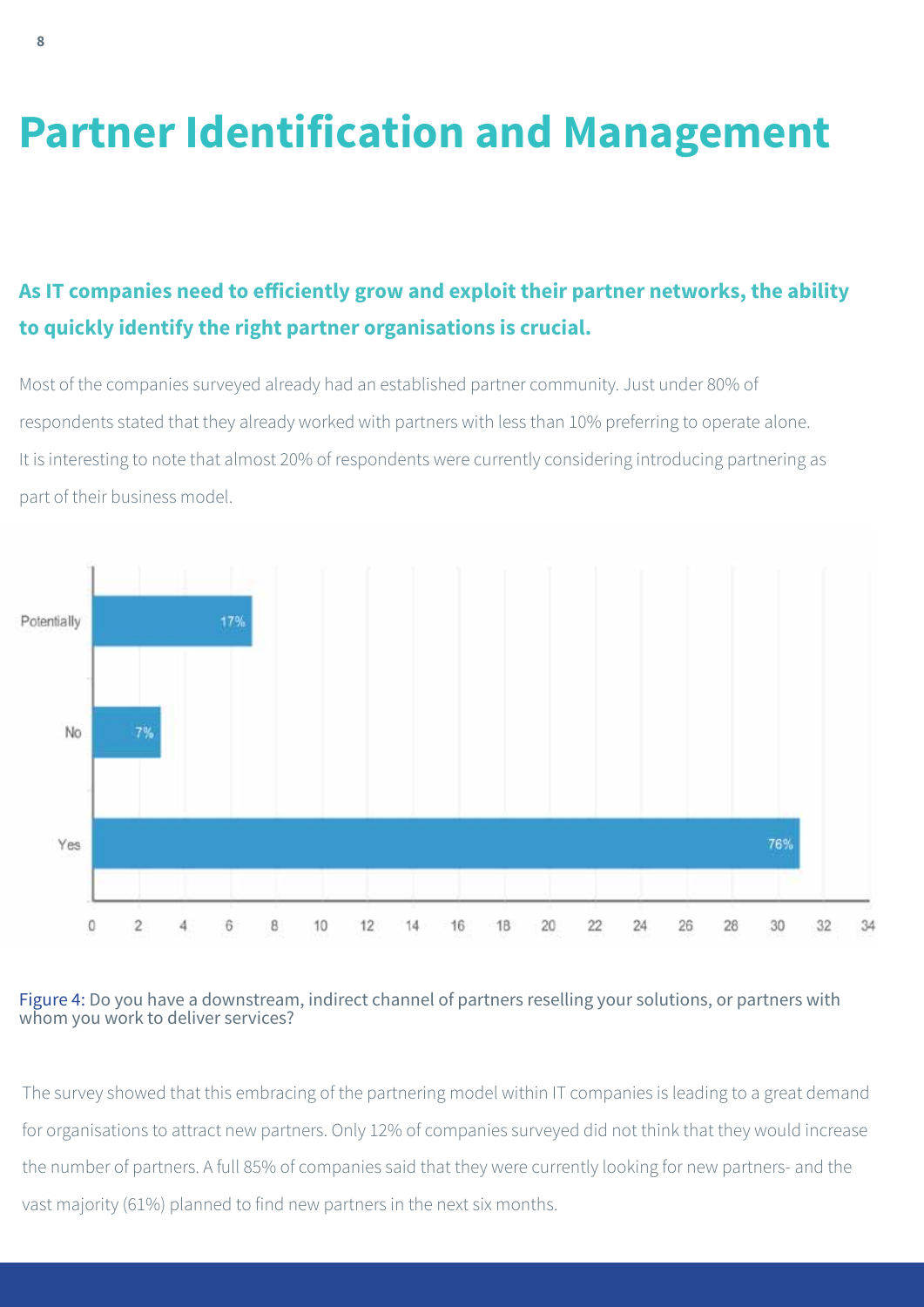



The need to attract new partners places the spotlight on how effectively organisations can locate new partners when required. When asked what methods they currently used to identify potential partners, the responses from both the vendor and reseller communities were remarkably similar. In both cases, the companies relied primarily on contacts within their own business network – 73% and 75% respectively. This was followed by peer recommendation (51% and 58%) and desk research (48% and 43%).

Interestingly, the reseller community was almost twice as likely to use online platforms and resources than the vendor community, (43% to 27%), which may reflect their experiences with vendor partner portals.

# *"It's just time-consuming and manual labour!"*

UK IT Company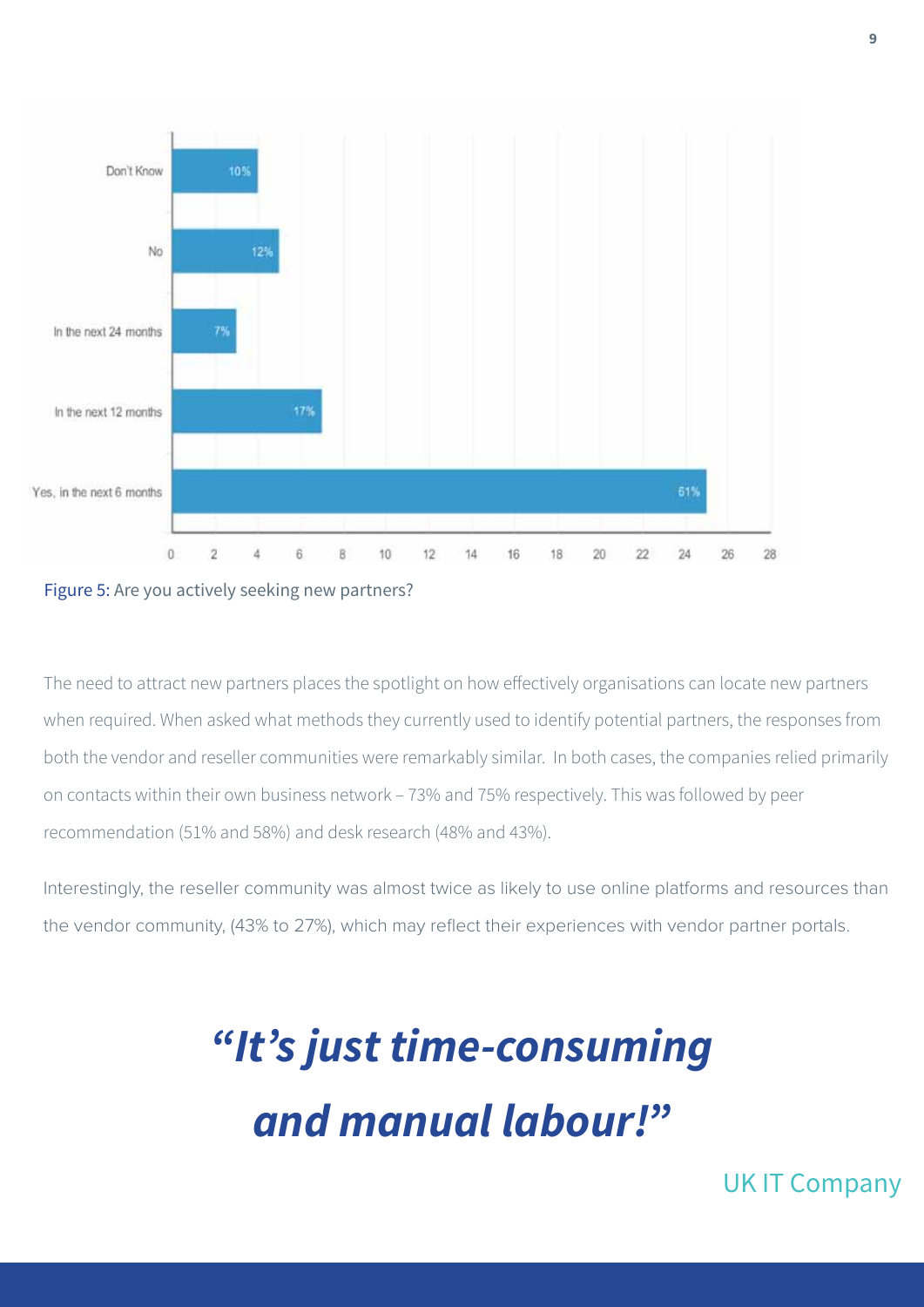However, there was a feeling that partner identification remains a costly and time-consuming process. It can also be a heavily manual process. While this approach may be sufficient when working with a small number of partners, it has limitations as a partner network grows. For companies looking to enter new markets or geographies, recruiting new partners by this "old mechanism" is likely to inhibit the business agility required to maximise market opportunities.



Figure 6: How do you currently search for and locate partners to support your sales efforts?

The survey found that this may already be an issue for some companies. Over half the respondents stated that finding new partners consistently took longer than expected. In fact, less than 10% of companies found it took less time. There is a clear need for companies to be able to move outside their own established networks and business circles when looking to locate partners.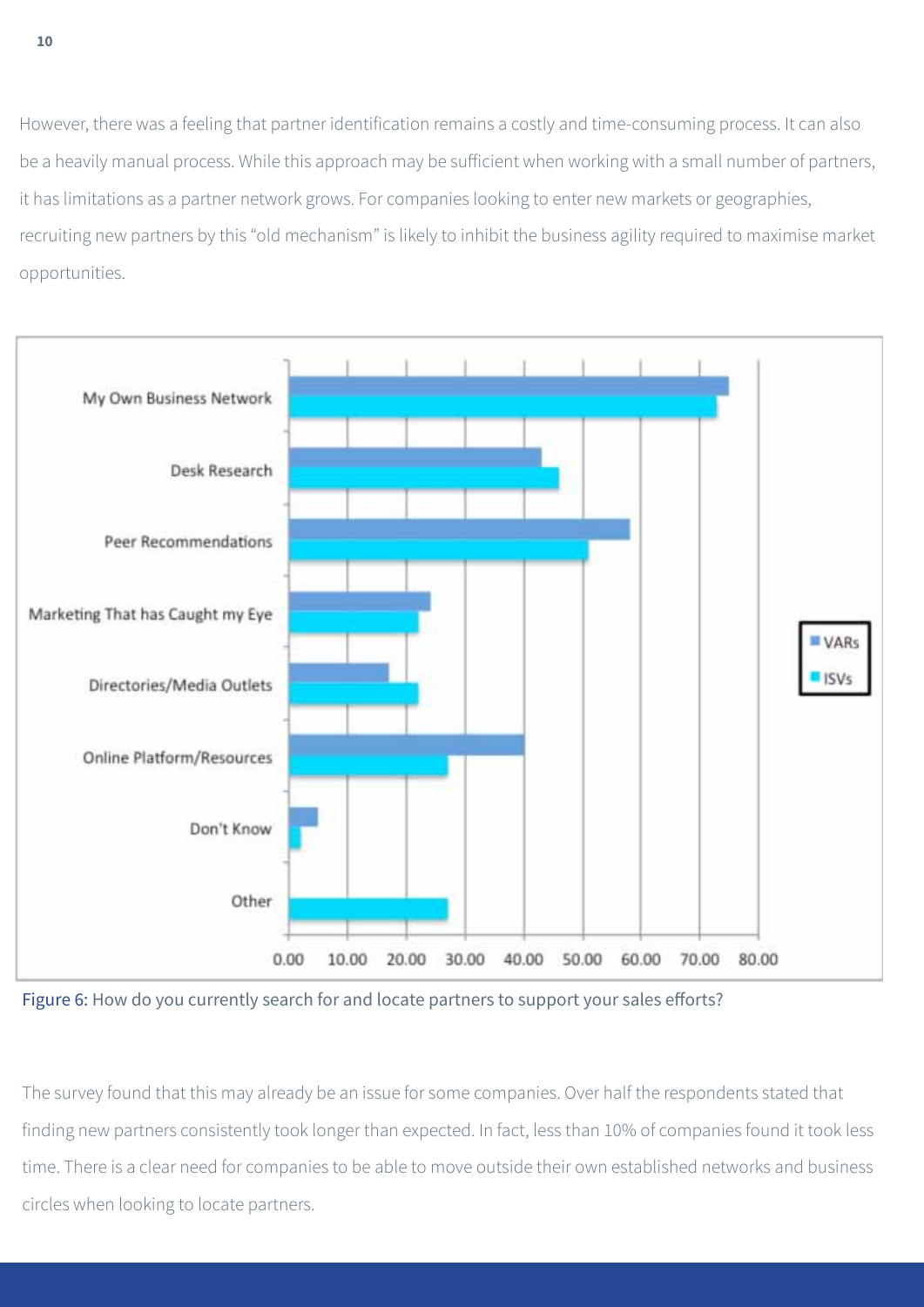

Figure 7: Does the time taken to locate and approach partners take longer or shorter than expected?

Equally concerning is the finding that the act of "partner management" is also largely a manual process for most IT companies. Again, the results from the vendor and reseller communities were broadly similar. Both rely on a dedicated manager for partner relationships, (66% and 67% respectively).

However, vendors are more advanced in automating the partner management process with more than half of respondents using both a partner portal and CRM system for communication, collaboration and management.

Currently less than half of the reseller community surveyed participate on a vendor's partner portal and just 26% have their own CRM system to help automate the process. Again, a manual process may be sufficient, (albeit inefficient), while a partner community is small but, as it grows, organisations need to investigate new ways to automate the way they cooperate and collaborate with partners.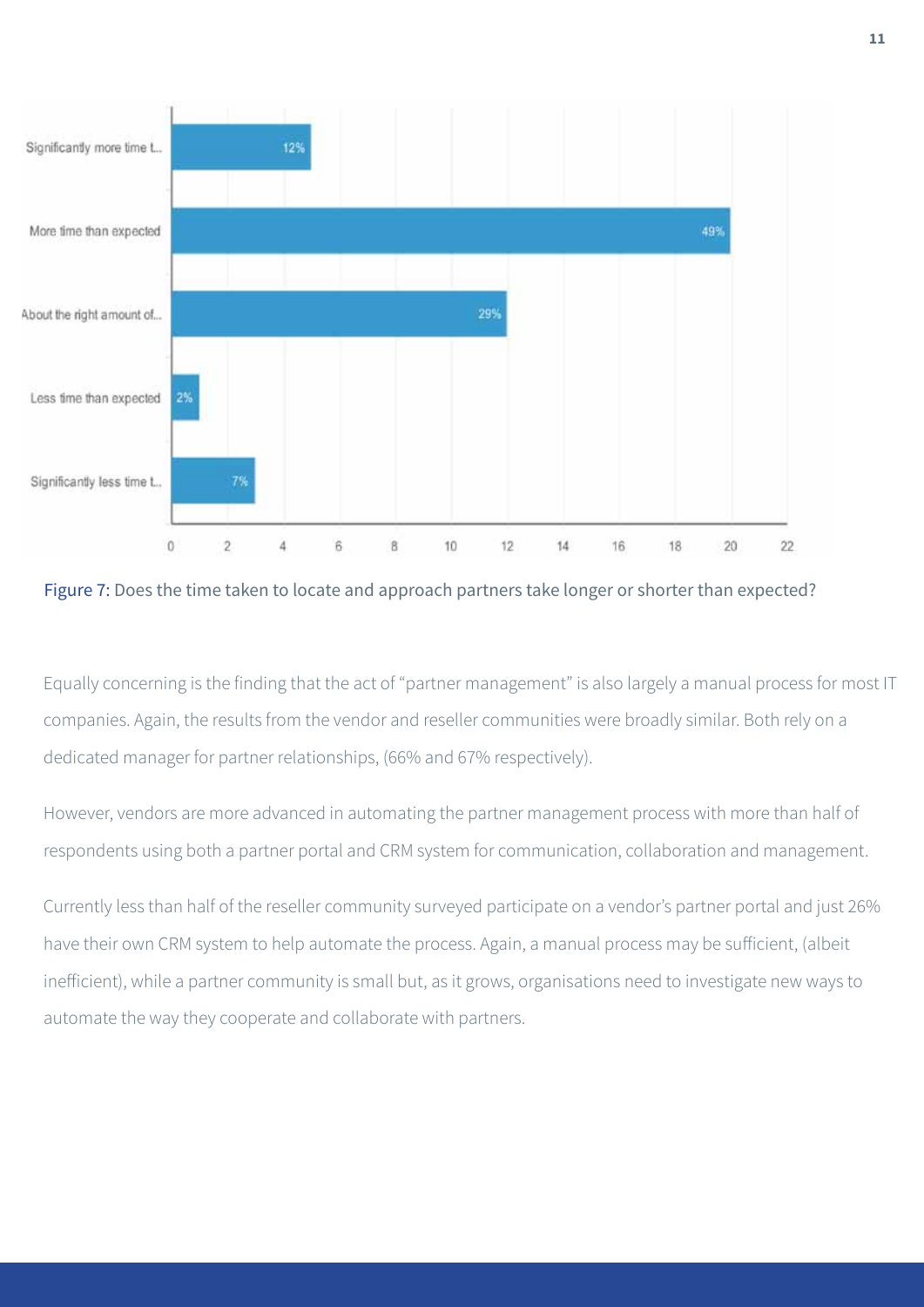

Figure 8: How do you manage your current partner relationships?

*"Our portal doesn't give easy access to collateral and programs specific to partner requirements. It should be able to introduce specialist partner programs with reduced revenue level."*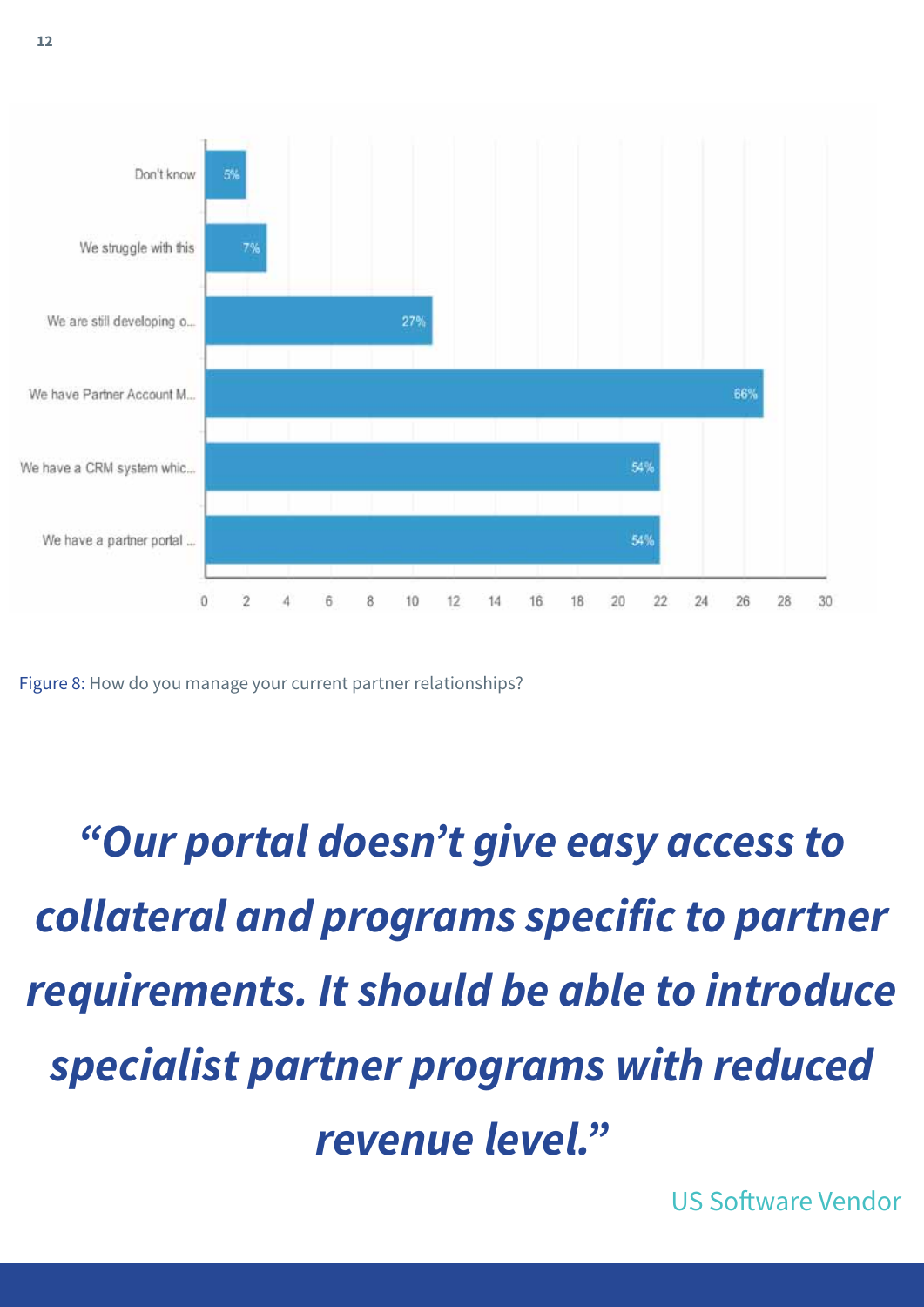It is interesting to note that over a quarter of vendors (26%) say that they are still developing their partner management offering. For those that have, the results have not been as positive as they had hoped. When asked, only one in five said their partner portal completely met the needs of their partners. Common reasons stated for this were a lack of functionality and poor ease of use.



#### Figure 9: Do you feel your current partner portal meets the needs of your partners?

It appears that IT companies understand the need to automate their partner management and collaboration capabilities but there is still a good deal of work required to achieve this goals.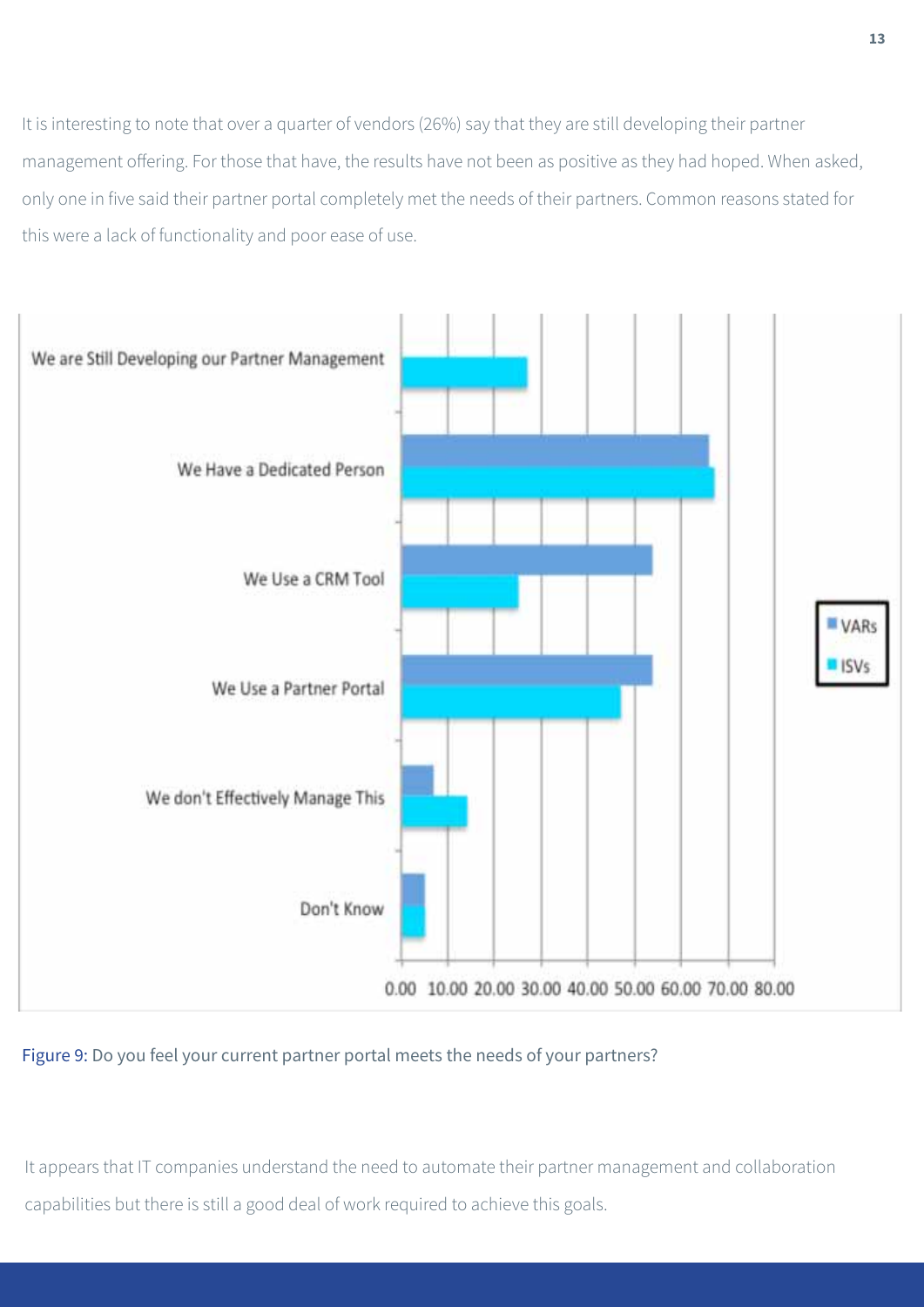### **Partner Collaboration and Cooperation**

### **It is simple to state that the best partnering relationships are built around good communication, cooperation and collaboration. Yet, this is often easier said than done.**

From a technical perspective – as seen in the previous section – the platform or infrastructure may not support these efforts. However, the key stumbling block appear to be a reliance on more traditional business models that focus on retaining internal control due to a perceived threat and wariness that potential partners are also potential competitors.

In this situation, trust becomes the most important factor in successful partner relationships. This was certainly demonstrated through the survey findings where 66% of respondents put trust at the top of their list. In truth, it dwarfed all other factors with complementary technology coming a distant second on 27% and cultural fit registering only 16% in third.



collaboration?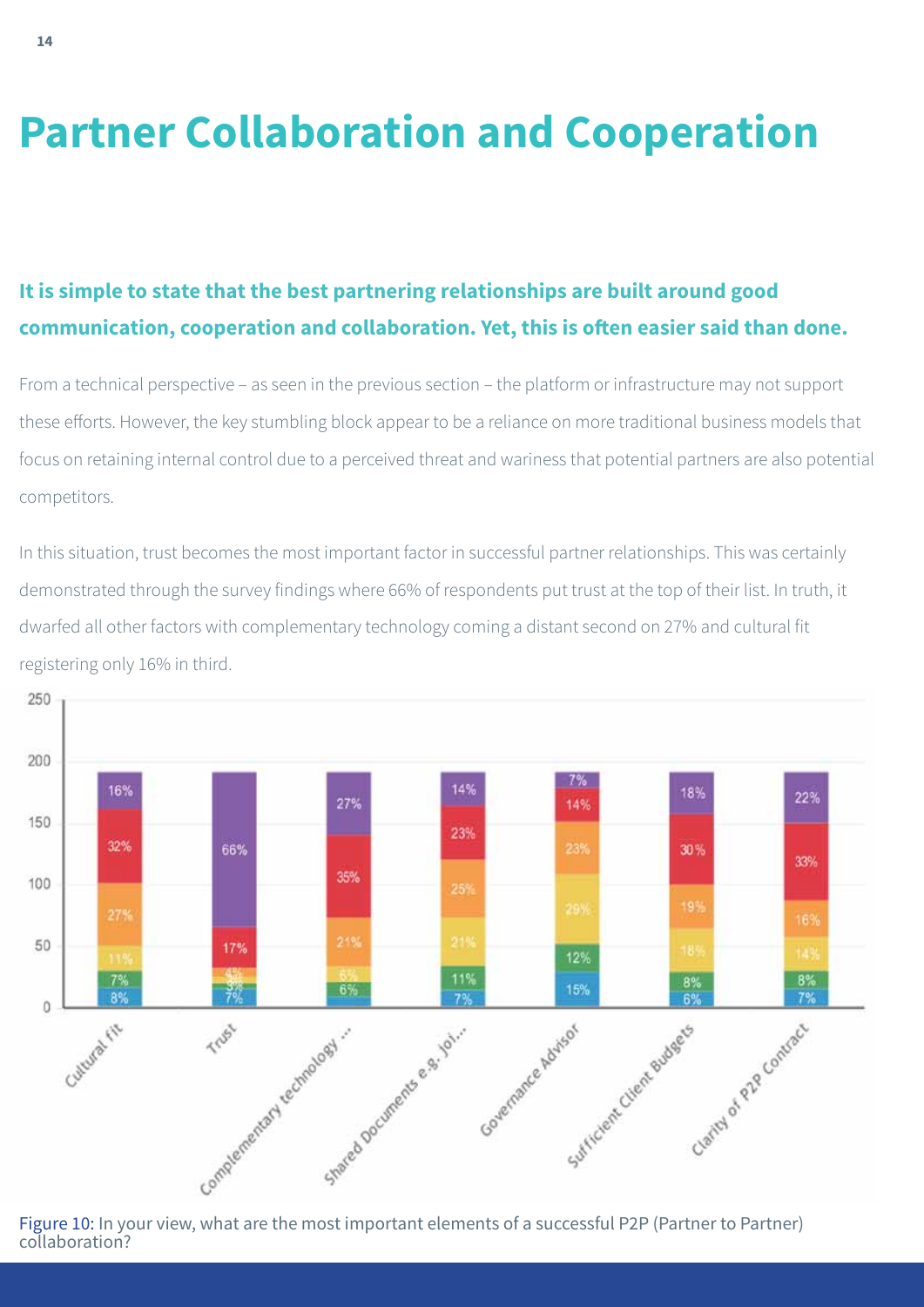

Figure 11: In customer engagements, do you increasingly find they require solutions for which you need to reach out and find new products and services?

This need for collaboration is growing. Resellers are being asked by customers to expand the range of solutions they offer. This means continually reaching out for new partners, solutions and services. In all, 82% of respondents regularly had to expand their solution ability to meet customer demand – with a third of respondents having to do this on almost every assignment.



Figure 12:How often do you work with other VARS or service companies to deliver a specific technology to a client or prospect?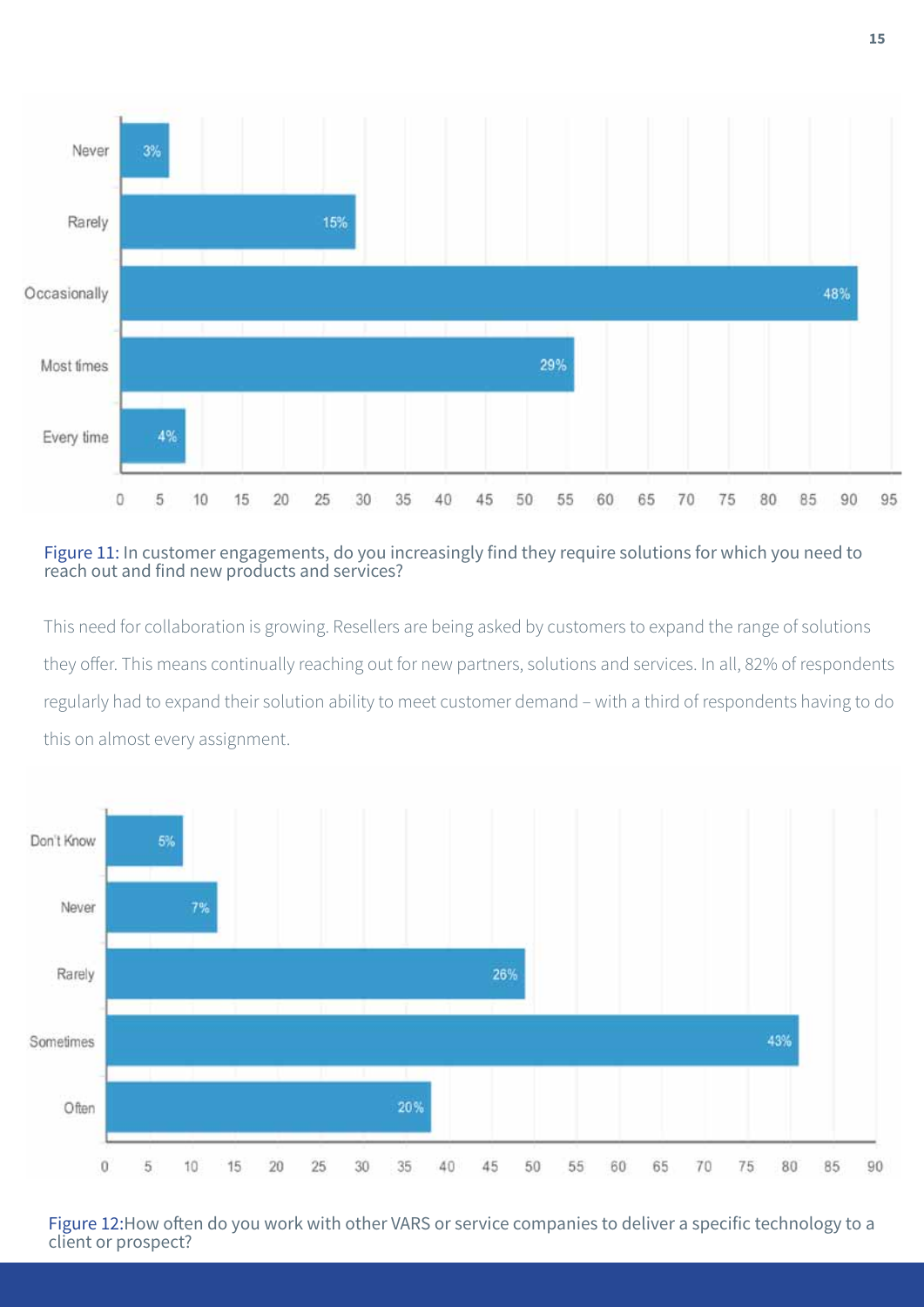In addition, respondents from the reseller community stated that they increasingly must work in collaboration with complementary organisations to deliver a customer assignment. In fact, less than 10% of respondents said that they never worked with other companies on customer assignments compared to the one in five where it was a common occurrence.

The good news from the survey is that IT companies are good at collaboration. The questionnaire looked at the experiences of IT companies when working with other IT partners. Over 80% of the companies surveyed found working with others to be a positive experience. In fact, not one company surveyed had a very negative experience of working with others.



#### Figure 13: In your past collaboration with other VARS or Service companies, how positive have you felt about these engagements?

It is interesting to note that most vendors agree that their partner communities tend to work well together. Over 60% of vendors agreed that their current channel partners could interact and collaborate well in order to meet customer needs.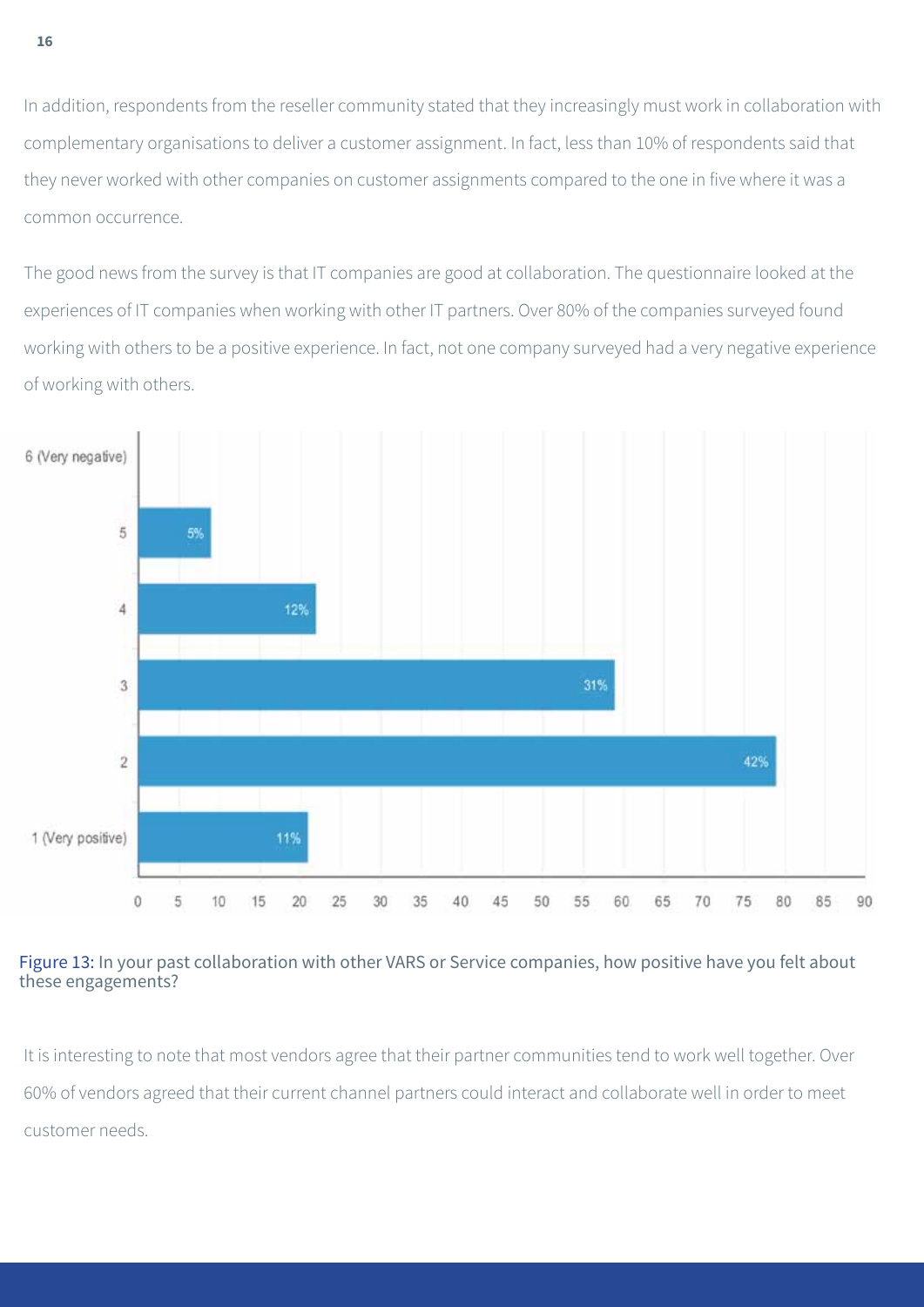

#### Figure 14: Do you agree or disagree that your current channel partners are good at collaborating and interacting effectively between themselves, always with the customer in mind?

This need for collaboration is growing. Resellers are being asked by customers to expand the range of solutions they offer. This means continually reaching out for new partners, solutions and services. In all, 82% of respondents regularly had to expand their solution ability to meet customer demand – with a third of respondents having to do this on almost every assignment.

# *"Collaboration is often inhibited by the competition concerns of our partners"*

EMEA VAR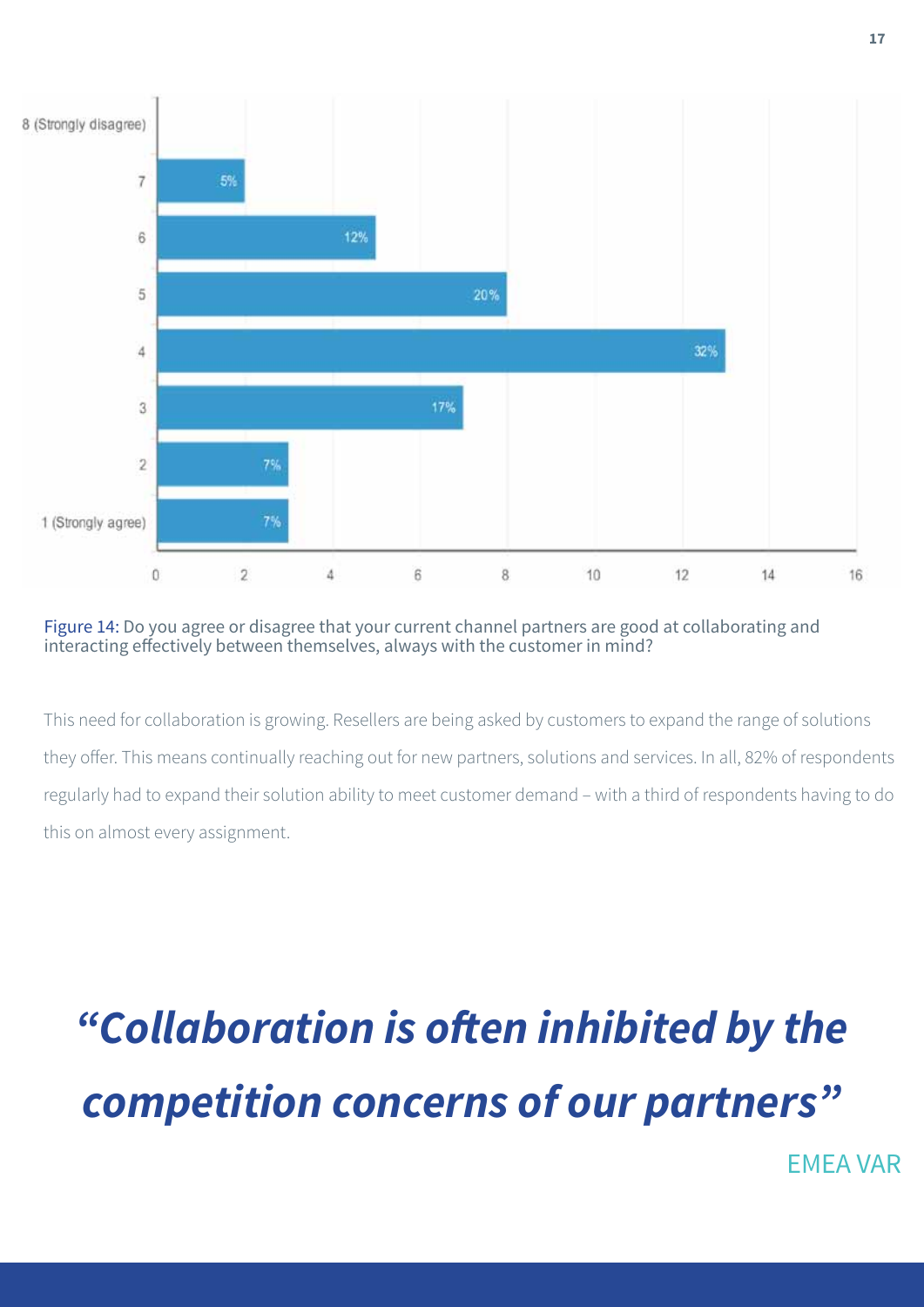### **Partner Performance for ISVs and Vendors**

**The final set of questions within the questionnaire set out to examine how well the existing channel of reselling partners of IT vendors were performing against expectations. The results were mixed with partner companies performing more strongly in the technical aspects of the relationship than in the business areas.** 

The results suggest a misconception of the goals or a misalignment of targets when the initial partnership was defined. Learnings here could improve engagement by adopting an improved on-boarding process where these potential barriers are addressed.

It is not surprising that partners tend to perform at their best in the technical categories. Within technical implementation, 65% of respondents felt that over 40% of their partners met their requirements. In fact, an impressive 12% thought that over 90% of the partners they worked with achieved this level.



Figure 15: What percentage of your partners deliver what you expect in terms of technical implementation?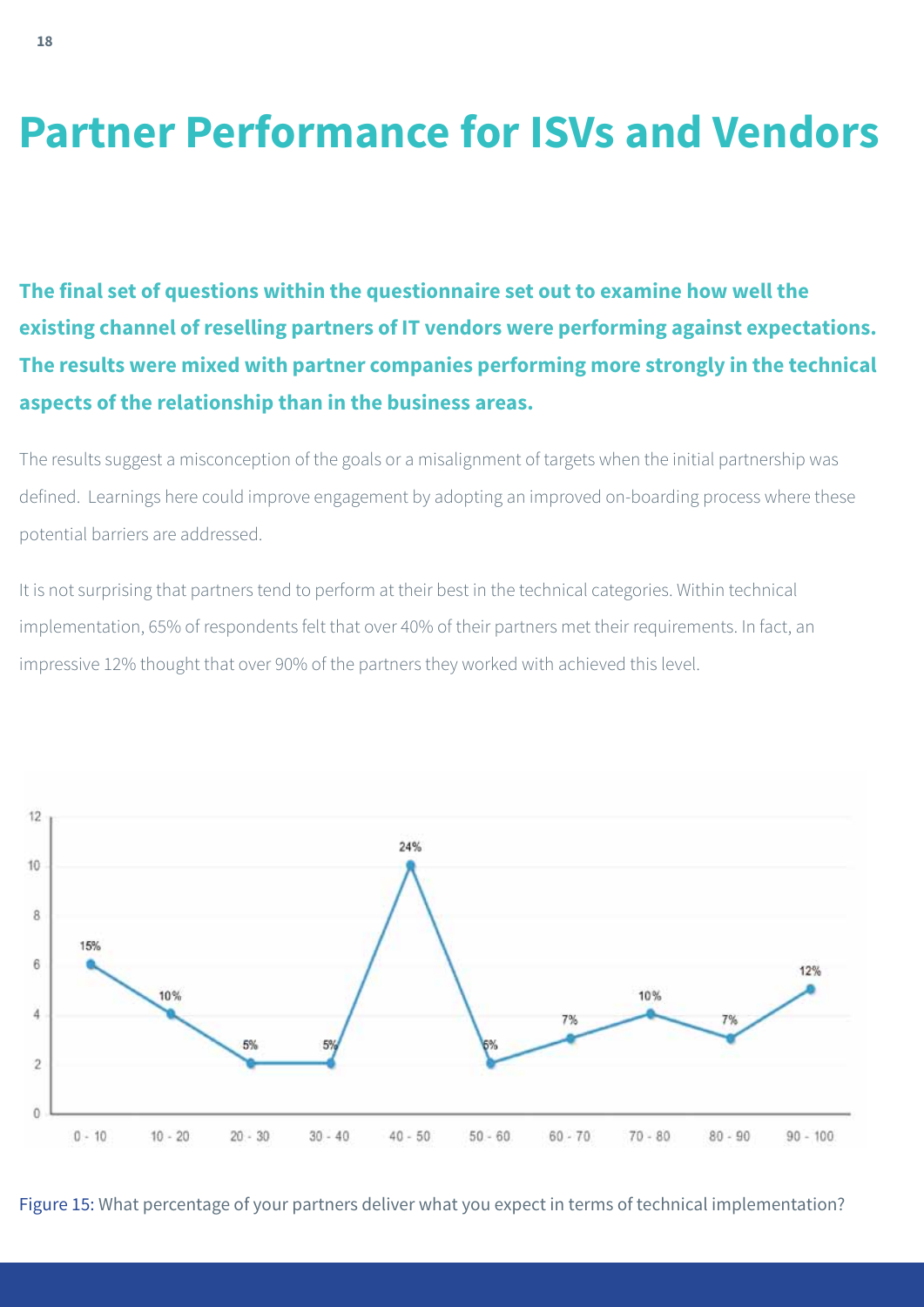The results were slightly lower when looking at technical support. The figure of 63% for companies believing that over 40% of their partners provided good technical support remains high although it is concerning that almost 20% of respondents felt that less than 10% of their partners came up to expectations.





The results were slightly lower when looking at technical support. The figure of 63% for companies believing that over 40% of their partners provided good technical support remains high although it is concerning that almost 20% of respondents felt that less than 10% of their partners came up to expectations.

While results for technical capabilities were good, the survey respondents were much less complimentary about their partners on a business level. An example of this is when looking at how well partners delivered against expectations on marketing support. Here only 30% of respondents felt that 40% or more of their partners were meeting expectations – a figure that is nearly equaled by respondents who felt that less than 10% of partners were performing well in this category.

The overall finding for whether respondents felt that their partners were delivering against revenue targets is initially promising. There were 53% of respondents that stated 40% or more of their partners were reaching these goals.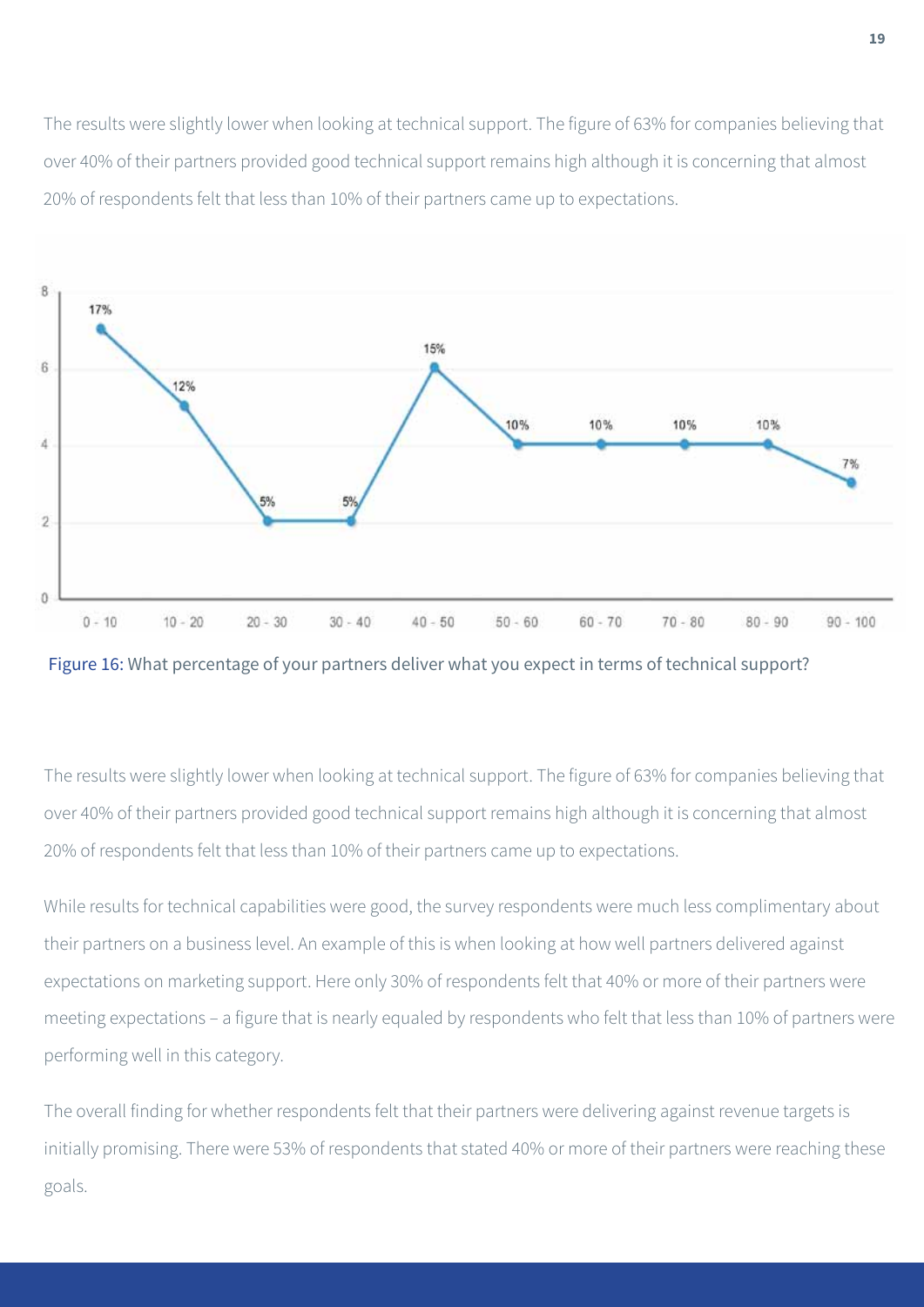

Figure 17: What percentage of your partners deliver what you expect in terms of marketing?



Figure 18: What percentage of your partners deliver what you expect in terms of revenue?

But, the figure drops incredibly sharply when we get above 50% of partners. In fact, there were only 6% of respondents able to say that over 70% of their partners were delivering on revenue. When compared with the one in five that felt that less than 10% of their partners were reaching revenue targets; clearly there is a good deal of work to be done if current partnerships are to succeed in the most important category of all – revenue.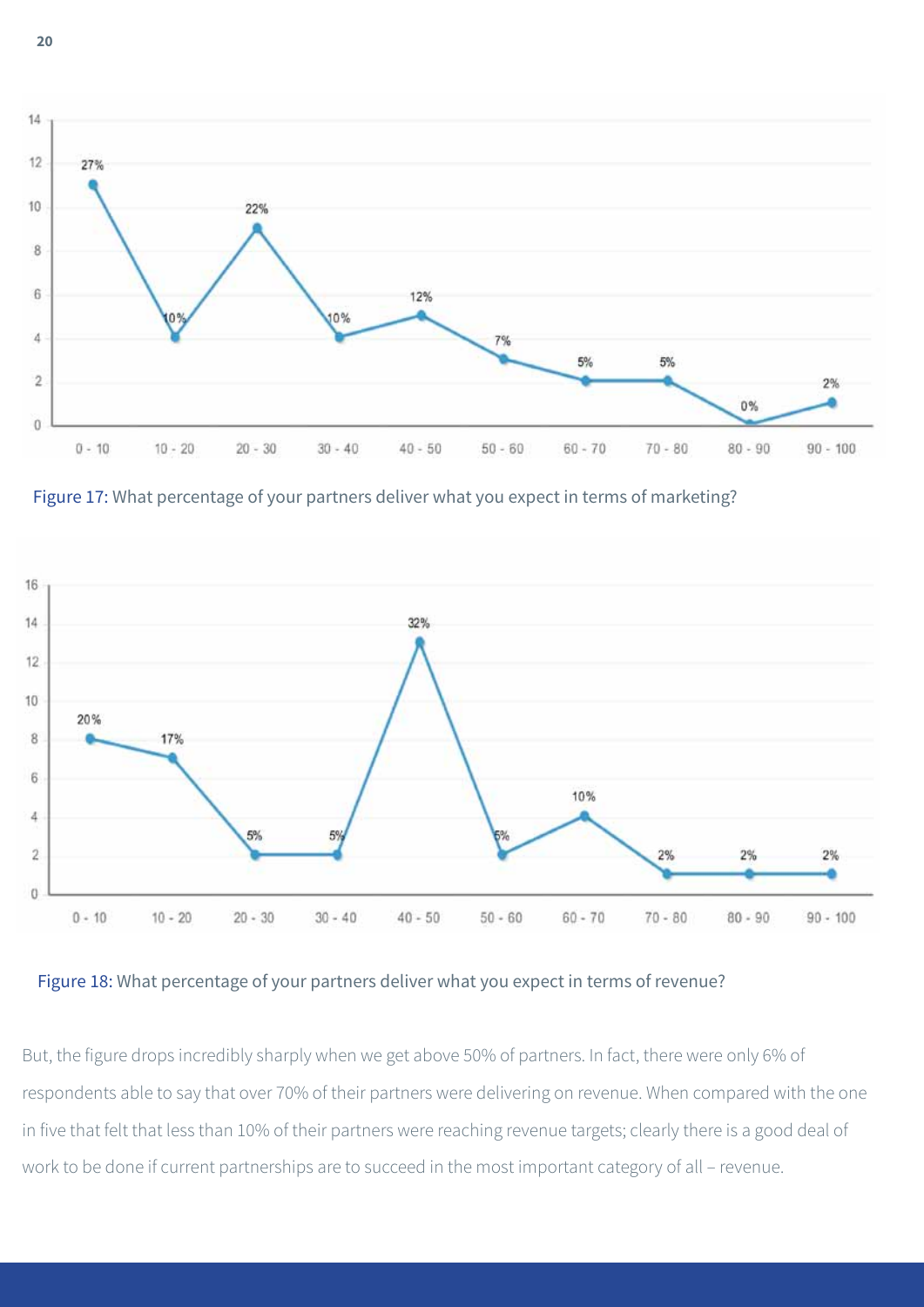### **Conclusions**

**Partnering is not a new concept and the IT channel have been around for along as the industry itself. However, the complexity of customer needs and the increasingly global nature of market opportunities, increase the need for collaboration with a growing number of partners and this has become a part of daily operations for every IT company.**

The Channeliser IT Partnership Survey 2017 showed that respondents are looking to grow their partner networks quickly. This is leading to challenges around how new partners are identified, engaged and managed. Both the vendor and reseller communities still prefer to use their own business networks to find new partners. This limits the ability to move quickly into completely new markets and geographies.

Few vendors have created truly interactive portals to manage and engage with their partner communities. Of those who have invested in a portal, only one in five are completely happy that it meets the needs of their partners. Most vendors and resellers rely on the capabilities of a dedicated partner manager to manage their communities. Again, the highly manual nature of this approach is hampering the scalability and flexibility required to meet the needs of rapidly expanding partner networks.

As IT companies become more trusting and comfortable with the level of cooperation and collaboration necessary to gain full value from their partnering relationships, this survey suggests that they will increasingly benefit from seeking out secure, online platforms where they can easily collaborate and share the content they need to work seamlessly together.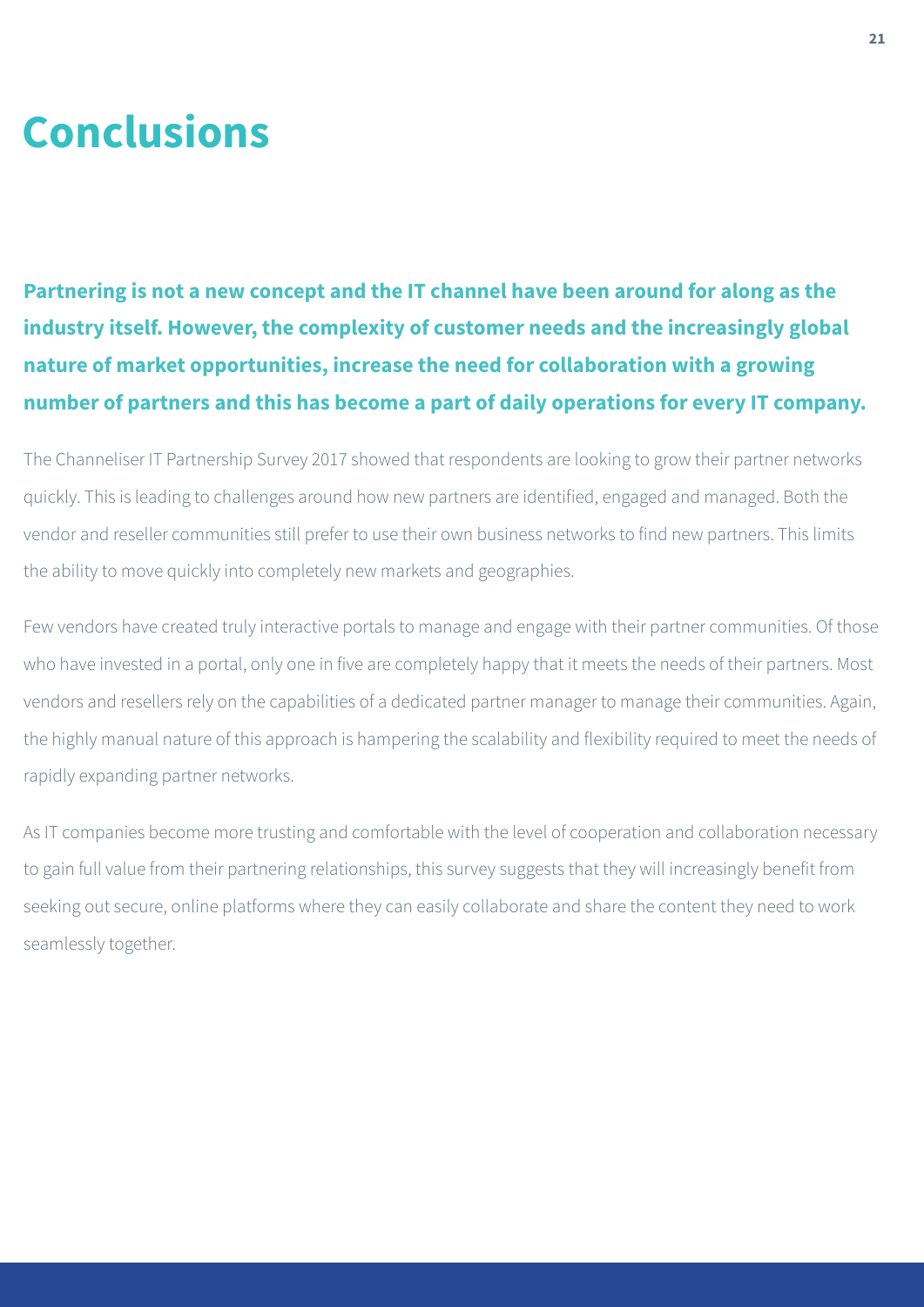## **About Channeliser**

### **Channeliser is the only service, designed specifically for the IT industry, that facilitates the identification and engagement of prospective IT partners anywhere in the world.**

It provides a wide range of easy-to-use functionality that addresses all elements of managing a partner relationship - search, connect, collaborate and engage – including:

- Advanced search functionality to quickly identity and contact the exact right-fit potential partners.
- Tools and channels to build and maintain those partner relationships
- Private group capabilities to facility secure collaboration for closed partner networks
- Public interest groups, blogs and forums for effective knowledge transfer
- Comprehensive asset management to enable the uploading, storage and sharing of content such as marketing materials, videos and sales presentations
- Promotional and advertising features to reach highly targeted IT audiences

Channeliser enables companies to locate and engage with complementary IT companies around the world, becoming more agile and responsive to the needs of the customer, as they form partnerships to deliver today's innovative and complex IT solutions.

#### **Find out more: www.channeliser.com**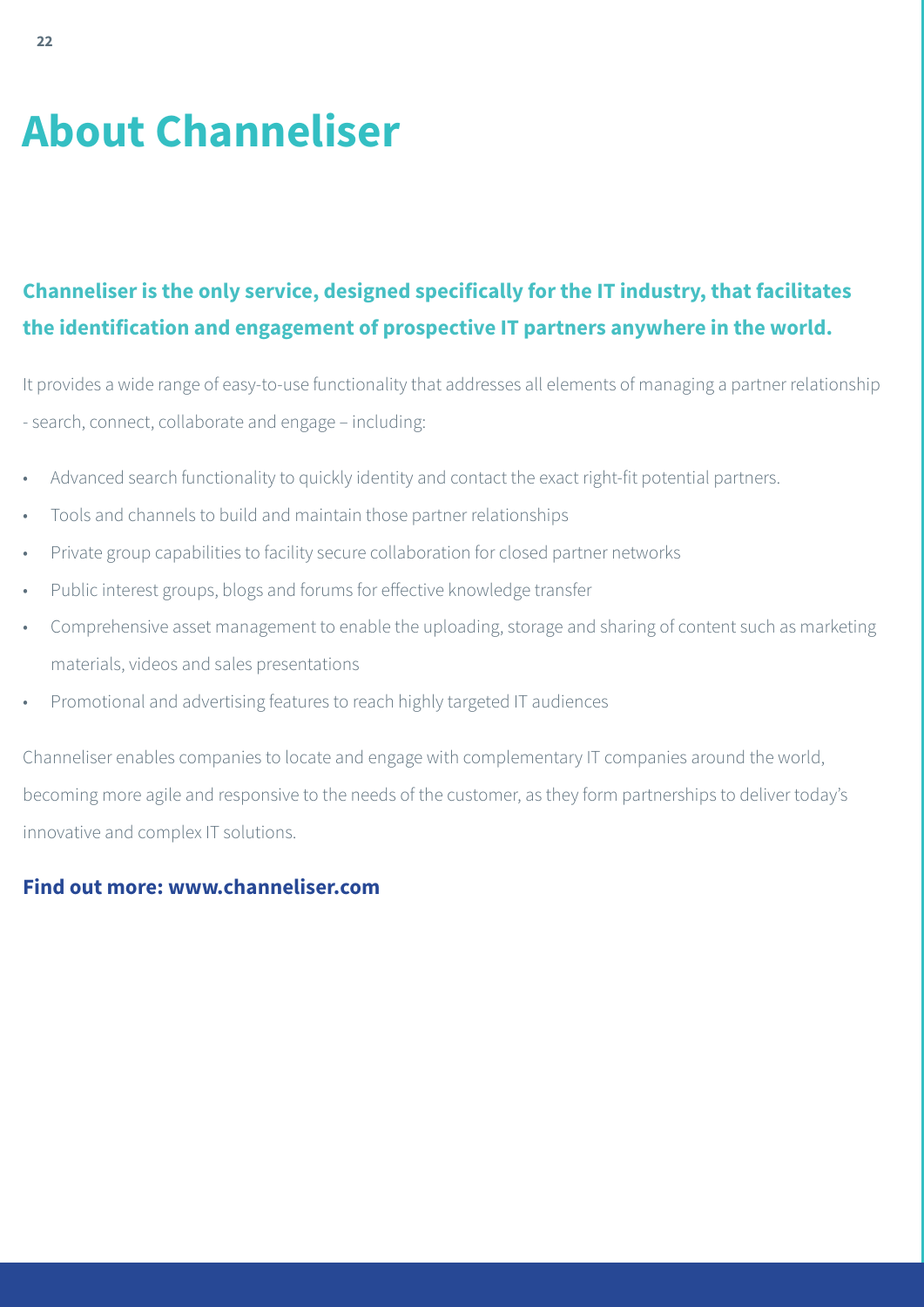

### **Using Channeliser**

**Double click image to watch this short tutorial video and learn how easy it is to get the most from being a member of Channeliser.**